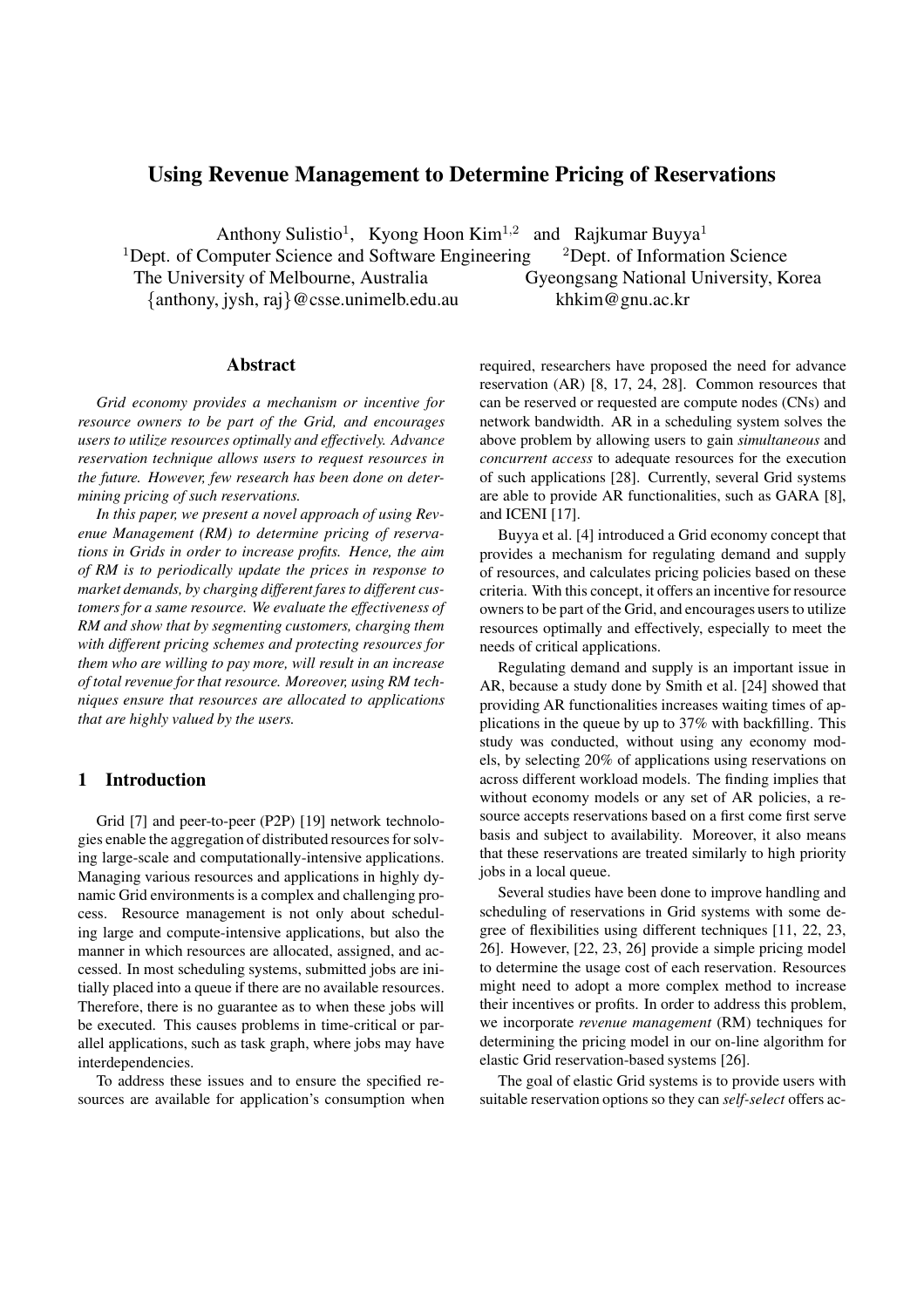cording to their Quality of Service (QoS) parameters, such as deadline and budget. Similarly, the main objective of RM is to maximize profits by providing the right price for every product to different customers, and periodically update the prices in response to market demands [20]. Therefore, a resource provider can apply RM techniques to *shift demands* requested by budget conscious users to off-peak periods as an example. Hence, more resources are available for users with tight deadlines in peak periods that are willing to pay more. As a result, the resource provider gains more revenue or contributions in this scenario.

Numerous economic models for resource management have been proposed in the literature. These include: commodity market models [3], tendering or contract-net models [13], auction models [21], bid-based proportional resource sharing models [12], and cooperative bartering models [5]. From these models, RM is more suited to the commodity market one, where it complements the commodity's pricing. So far, RM techniques have been widely adopted in various industries, such as airlines, hotels, and car rentals [16].

The rest of the paper is organized as follows. Section 2 mentions an overview of RM techniques. Section 3 explains the overall model and how a RM system can be incorporated into an existing Grid system. Section 4 describes the tactics of RM. Section 5 conducts a performance evaluation, whereas Section 6 concludes the paper and suggests some further work to be done.

# **2 Revenue Management Techniques and Strategy**

Revenue management (RM) is applicable when the following requirements are met [20]:

- capacity is limited and immediately perishable. For example, an empty hotel room of today cannot be stored to satisfy future demand.
- customers book capacity ahead of time to guarantee its availability when they need to consume it.
- the seller manages a set of fare classes and updates their availability based on market demands.

From the above criteria, RM is suitable in determining the pricing of reservations in Grids, as computing powers can be considered perishable. To successfully adapt RM, a resource provider needs to have an initial *strategy*, establishes a system that handles *bookings* and updates its *tactics* periodically based on demands [20]. These aspects are discussed next.

### **Table 1. An example of market segmentation in Grids for reserving jobs.**

| <b>Class</b> | <b>User Category</b> | Restrictions                                                 |
|--------------|----------------------|--------------------------------------------------------------|
|              | Premium              | none                                                         |
|              | <b>Business</b>      | same VO, allow cancellation                                  |
|              | <b>Budget</b>        | same VO, non-refundable, only<br>for a limited number of CNs |

## **Table 2. Characteristics of different users.**

| Budget                         | Business & Premium    |
|--------------------------------|-----------------------|
| Relaxed deadline               | Tight deadline        |
| Run longer jobs                | Run short/medium jobs |
| Highly price sensitive         | Less price sensitive  |
| Book earlier                   | <b>Book</b> later     |
| More flexible                  | Less flexible         |
| More accepting of restrictions | Less accepting        |

#### 2.1 Market Segmentation

This is an initial step of RM that identifies different customer segments for a product, and applies different pricing to each of them. The resource provider only needs to come up with a strategy quarterly or annually. Note that a product means a reservation requested by a user.

The airlines industry is a well-known example that segments customers and offers them different fare classes based on when their book their flights prior to departure times. Each *fare class* is a combination of a price and a set of restrictions on who can purchase the product and when. For example, a customer that books a flight one day prior to a departure time can be identified as a business customer. The airline knows from historical data that business customers are less flexible to changes and less price sensitive than leisure customers who book a week before. Therefore, the airline can sell a higher price to business customers compare to leisure customers for seats in a same flight.

In Grids, resources can be part of one or more *virtual organizations* (VOs). The concept of a VO allows users and institutions to gain access to their accumulated pool of resources to run applications from a specific field [9], such as high-energy physics or aerospace design. Table 1 shows an example of market segmentation in Grids. The classifications are based on VOs and time of bookings prior to reservations. Moreover, we profile each user category in Table 2.

### 2.2 Price Differentiation

Once users' classifications and profiling are identified, restrictions can be introduced to create virtual products ori-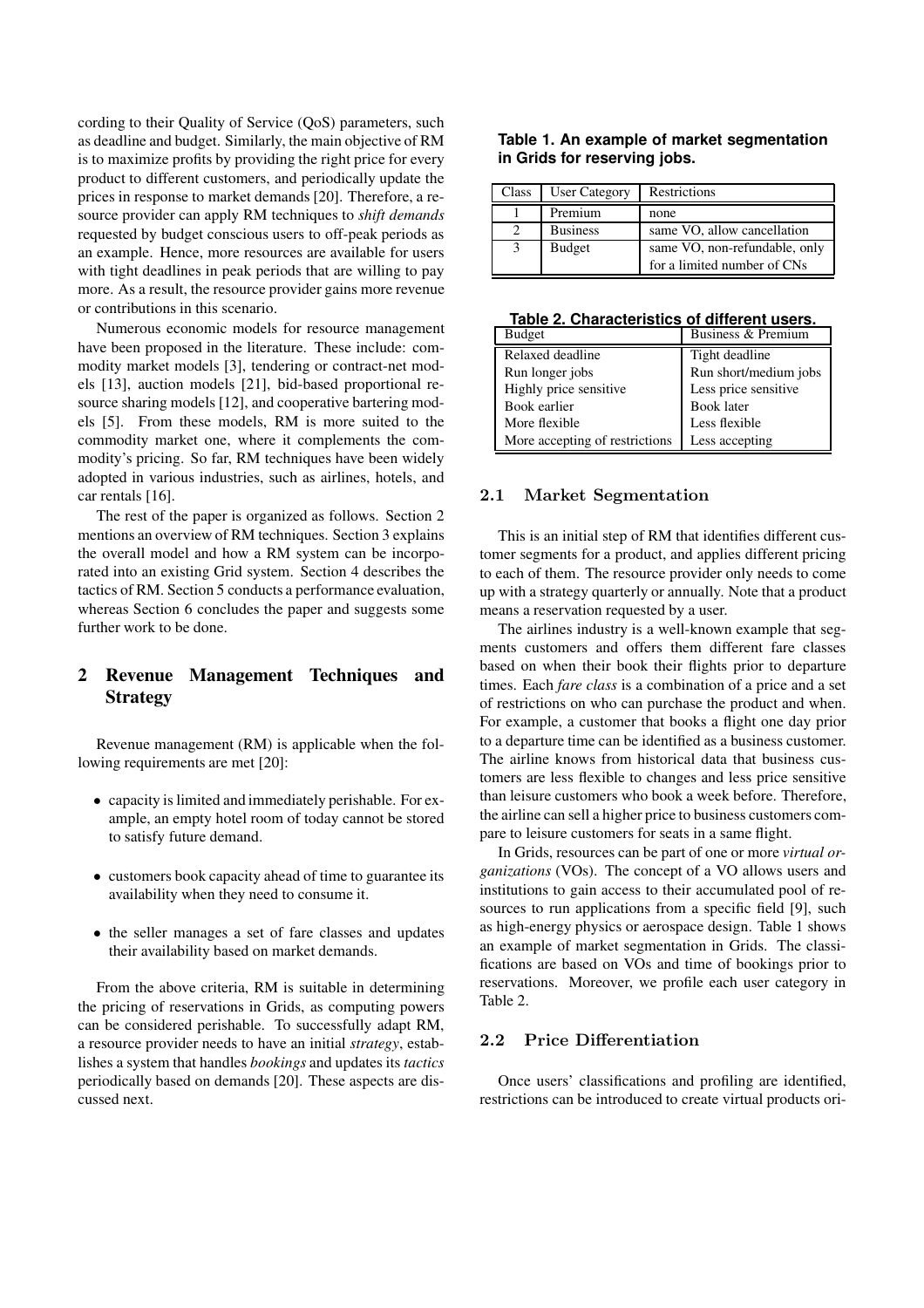

**Figure 1. An overview of the model for two Virtual Organizations (VOs). Resource 0 is part of VO domain A and B.**

ented toward different market segments to make additional profits. As an example, products for the *Budget* users have many restrictions, as shown in Table 1, that make them unsuitable and unavailable to users with tight deadlines and from different VOs respectively. As a result, an *inferior* product can be sold to a more price-sensitive segment of the market [20]. Therefore, the resource provider can set prices for the same product to be:  $p_1 > p_2 > p_3$ , where  $p_1$ denotes the price paid by the *Premium* (class 1) users and so on. This practice is commonly known in the economics literature as price differentiation or discrimination.

The main advantage of this approach is that these prices can be adjusted dynamically based on demands, since Grid resources are limited. Hence, by increasing the price to all classes during peak periods, it can shift some demands from the *Budget* users to off-peak periods. As a result, more resources are available for reservations for both the *Premium* and *Business* users.

# **3 Description of the Model**

In our model, as depicted in Figure 1, each resource has a Revenue Management System (RMS). The RMS is responsible for handling requests and bookings. Also in the model, one VO consists of a Grid Information Service (GIS) and one or more resources and users. Figure 1 also shows the interaction between relevant components in our model. The explanation of these interaction steps are explained below:

1. *User* 0 sends tasks and an initial fund, with a speci-



**Figure 2. Revenue Management System as part of a Grid resource.**

fied deadline time, to his/her broker. The same applies to *User 1*. In this model, the money is represented in Grid dollars (G\$) term.

- 2. Each resource advertises its availability to a designated GIS. In Figure 1, *Resource 0* is part of VO domain A and B. Hence, this resource registers to both GIS of domain A and B.
- 3. The broker queries a list of available resources to the GIS. In Figure 1, the broker of *User 0* queries to the GIS of domain A, because it is running an application specific to domain A only. Likewise for *User 1* running an application in domain B.
- 4. Before making a booking, the broker queries to each resource about future availabilities and their prices. Once the broker has decided on which offers to choose, it sends tasks and money to these resources.

### 3.1 Revenue Management System

Figure 2 shows how the RMS can be integrated into an existing Grid resource [26]. With the adoption of RMS, the *Booking Control* (BC) is now responsible for handling users queries and bookings. This is done by consulting and checking booking limits in the data structure. A *booking limit* is the maximum number of CNs that may be reserved at each fare class. Once the query yields a list of options, the *Billing System* (BS) calculates a fare class for each of them. Then, the BS sends this information to the user or his/her broker. The BS also handles the user payment and confirms his/her booking by submitting this information to the data structure.

*Forecasting Module* (FM) is responsible for generating and updating forecasts of demands in the future. Initially, the forecast can be done about two to three weeks prior to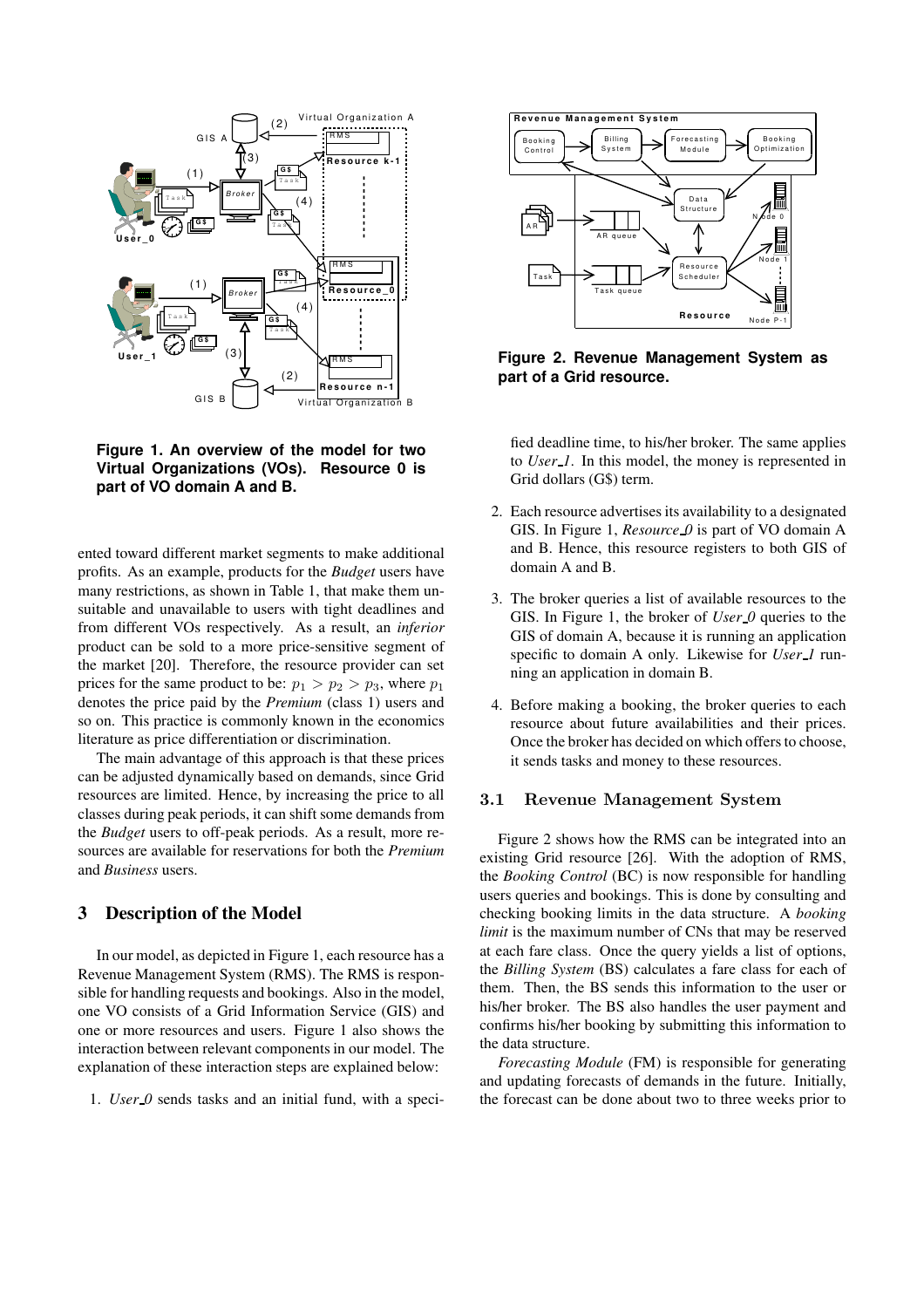

**Figure 3. An example of existing reservation bookings.**

an opening of bookings. Then the FM updates this forecast frequently as bookings and cancellations are received over time from the BS.

These forecasts are then used as inputs by the *Booking Optimization* to re-generate booking limits for each user class. Hence, if the demands are deemed to be low, the booking limit for the *Budget* users is set to a higher number in order to increase the existing capacity. Forecasting and optimization will be discussed in more details in Section 4.

## 3.2 Resource

Figure 2 also shows the open queuing network model of a resource applied to our work. In this model, there are two queues: one is reserved for AR jobs while the other one is for parallel and independent tasks. Each queue stores jobs waiting to be processed by one of P independent CNs. All CNs are connected by a high-speed network. The CNs in the resource can be homogeneous or heterogeneous. In this paper, we assume that a resource has homogeneous CNs, each having same processing power, memory and hard disk.

A resource scheduler is responsible for managing incoming jobs and assigning them to available CNs. To prevent starvation among tasks or jobs that do not utilize reservations, the resource provider might want to partition the CNs initially. Then, the scheduler can use an EASY backfilling method [18] to schedule these jobs to empty CNs that are used for reservations.

## 3.3 Data Structure

A well-designed data structure provides the flexibility and easiness in implementing various algorithms. Hence, some data structures are tailored to specific applications, e.g. a tree-based data structure is commonly used for admission control in network bandwidth reservation [2, 29].

For our model, we use an array-based structure for administering reservations efficiently, as shown in Figure 4. It is a *time-slotted* structure, where each slot contains rv, the number of already reserved CNs, and a linked list for storing reservations that start at this time. Thus, it partitions dur into slots based on a fixed time interval  $\delta$ . If dur



**Figure 4. A representation of storing reservations** with a sorted queue and  $\delta = 1$ .

spans multiple slots, rv on each of them is updated accordingly. Figure 4 shows how reservations are stored with a sorted queue and  $\delta = 1$  time interval, by using the example described in Figure 3. For enabling a fast  $O(1)$  access to a particular slot, we use the following formula:

$$
i = \left\lceil \frac{t}{\delta} \right\rceil \mod M \tag{1}
$$

where  $i$  is the slot index,  $t$  is the request time (in minutes), and M is the number of slots in the data structure. Note that in order not to overlap reservation from different months, we assume that no reservations are made more than one month in advance. As a result, the data structure can be reused for the next month interval. Hence, it is only going to be built once in the beginning.

To incorporate RM functionalities into the data structure, each slot contains  $b_1$ ,  $b_2$ , and  $b_3$  denoting the booking limit for class 1, 2 and 3 respectively.

### **4 Revenue Management Tactics**

RM tactics are used in a daily operational planning to calculate and update booking limits. For these tactics, we assume that class 3 (*Budget*) users reserve *before* class 2 users *before* class 1 users, as shown in Figure 5. This assumption is used so that once a booking limit for class 3,  $b_3$ , is reached, then users will be offered a fare class of the next one, i.e. class 2, and so on.

## 4.1 Protection Levels and Nested Booking Limits

When an initial demand is generated, the *Forecasting Module* sets protection levels,  $y_1$  and  $y_2$  for class 1 and 2 respectively. A *protection level* is required in order to make some CNs available for business and premium users that might book later in time, as shown in Figure 5.

In order to prevent high-fare bookings are being rejected in favor of budget ones, a nested approach is used to determine  $b_i$ , where  $b_i$  denotes the booking limit for class i, as shown in Figure 5. With this approach, the booking limits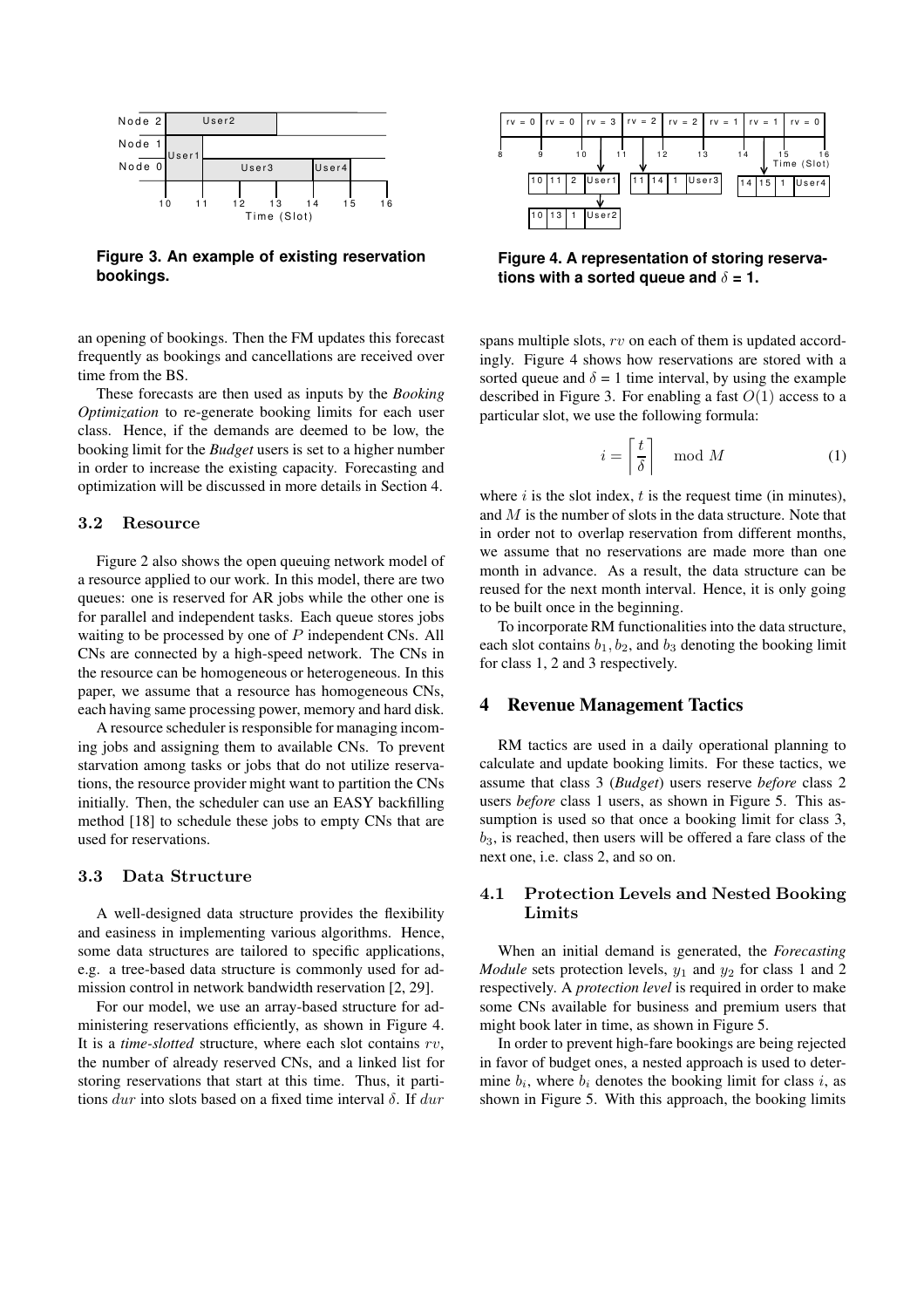

**Figure 5. Protection levels (**y1, y2**) and nested booking limits (**b1, b2, b3**) for each time slot.**

are always nonincreasing, i.e.  $b_1 \geq b_2 \geq b_3$ . In addition, every class has access to all of the bookings available to lower classes. Hence,  $b_1$  denotes the maximum number of CNs to be reserved.

### 4.2 Capacity Allocation Problem

The capacity allocation problem in RM is to decide the booking limit for each class user, in order to maximize the overall expected total revenue. If too many CNs are allocated to lower-class users during peak periods, we may loose a chance to earn more revenue from accepting future bookings from higher-class users. On the contrary, an insufficient quota for the lower-class users in off-peak periods, may lead to a lower resource utilization and revenue. Thus, finding an appropriate capacity allocation to each user class at different time periods is an important factor in RM.

Let  $p_i$  denotes the price of class i. Since the price of higher class is more expensive than that of a lower class, it follows that  $p_i > p_{i+1}$ . We assume that a cumulative distribution function of class i's demand is given by  $F_i(x)$ , because the capacity allocation analysis is based on forecasting future bookings [16]. Thus,  $F_i(x)$  is the probability that the demand of class i user is less than or equal to  $x$ .

Let us first consider a two-class allocation problem for a given capacity  $C$ , where  $h$  denotes a higher class and  $l$ denotes a lower class. We assume that the current booking limit for the lower class is  $b_l - 1$ . The expected revenue, E, can be changed by increasing the booking limit from  $b_l - 1$ to  $b_l$ , i.e.  $IR(b_l)$ , and depends on the demand  $d_l$  of the two classes. If  $d_l \leq (b_l - 1)$ , then the expected revenue is the same. However, if  $d_l > (b_l - 1)$ , then the revenue depends on  $d_h$ . In this case, the revenue can be increased by  $p_l$ , if  $d_h \leq (C - b_l)$ . On the contrary, if  $d_h > (C - b_l)$ , the resource provider will lose  $(p_h - p_l)$ . The expected revenue increase from  $b_l - 1$  to  $b_l$  is defined by the following [20]:

$$
E[IR(b_l)] = (1 - F_l(b_l - 1)) \times
$$
  
\n
$$
\{F_h(C - b_l)p_l - (1 - F_h(C - b_l))(p_h - p_l)\}
$$
  
\n
$$
= (1 - F_l(b_l - 1))\{p_l - (1 - F_h(C - b_l))p_h\}
$$

The algorithm to calculate  $b_l$  is shown in Algorithm 1,

| <b>Algorithm 1:</b> BookingLimit $(C, p_h, p_l, F_h)$                      |
|----------------------------------------------------------------------------|
| $b_i \leftarrow 0$ :                                                       |
| while $b_l < C$ do                                                         |
| $b_i \leftarrow b_i + 1$ :                                                 |
| $E[IR(b_l)] \leftarrow (1 - F_l(b_l - 1))\{p_l - (1 - F_h(C - b_l))p_h\};$ |
| if $E[IR(b_l)] \leq 0$ then return $b_l - 1$ ;                             |
| end                                                                        |
| <b>return</b> $b_i$ :                                                      |

where it starts from zero and keeps incrementing until the expected revenue becomes zero or negative. As a result of Algorithm 1, the protection level of a higher class is also determined by  $C - b_l$ .

Let us consider the capacity allocation problem of three classes in the RMS. We use an expected marginal seat revenue (EMSR) heuristic [1] to determine the booking limits of three classes, as shown in Algorithm 2. In order to determine  $b_3$ , the protection levels of class 1 and 2 need to be calculated first, as shown in Algorithm 2. Then,  $b_2$  can be found by using the two-class problem with  $C = maxCN - b_3.$ 

| <b>Algorithm 2:</b> Capacity Allocation                                                                                    |
|----------------------------------------------------------------------------------------------------------------------------|
| $y_1 \leftarrow maxCN - BookingLimit(maxCN, p_1, p_3, F_1);$                                                               |
| $y_2 \leftarrow maxCN - BookingLimit(maxCN, p_2, p_3, F_2);$                                                               |
| $b_3 \leftarrow max(0, maxCN - y_1 - y_2);$                                                                                |
| $b_2 \leftarrow b_3 + \textit{BookingLimit}$ (maxCN - b <sub>3</sub> , p <sub>1</sub> , p <sub>2</sub> , F <sub>1</sub> ); |
| $b_1 \leftarrow maxCN$ :                                                                                                   |

#### 4.3 Cost and Variable Pricing

As mentioned previously, in this model, we differentiate jobs based on whether they are using reservations or not. Therefore, costs for executing these jobs would also be different. For non-AR jobs, we calculate the running cost as

$$
Cost = dur * numCN * boost \tag{2}
$$

where  $dur$  denotes the job runtime,  $numCN$  denotes the number of CNs used, and *bcost* is the base cost of running a job at one time unit. Intuitively, the cost for jobs that use AR will incur higher due to the privilege of having guaranteed resources at a future time. Hence, the running cost for AR jobs is charged based on the number of reserved slots in the data structure. More precisely,

$$
Cost_{AR} = numSlot * numCN * bcost_{AR} \qquad (3)
$$

$$
bcost_{AR} = \tau * bcost * \delta \tag{4}
$$

where  $numSlot$  is the total number of reserved slots,  $bcost_{AR}$  is the cost of running the AR job at one time slot, and  $\tau$  is a constant factor ( $\tau > 1$ ) to differentiate the pricing.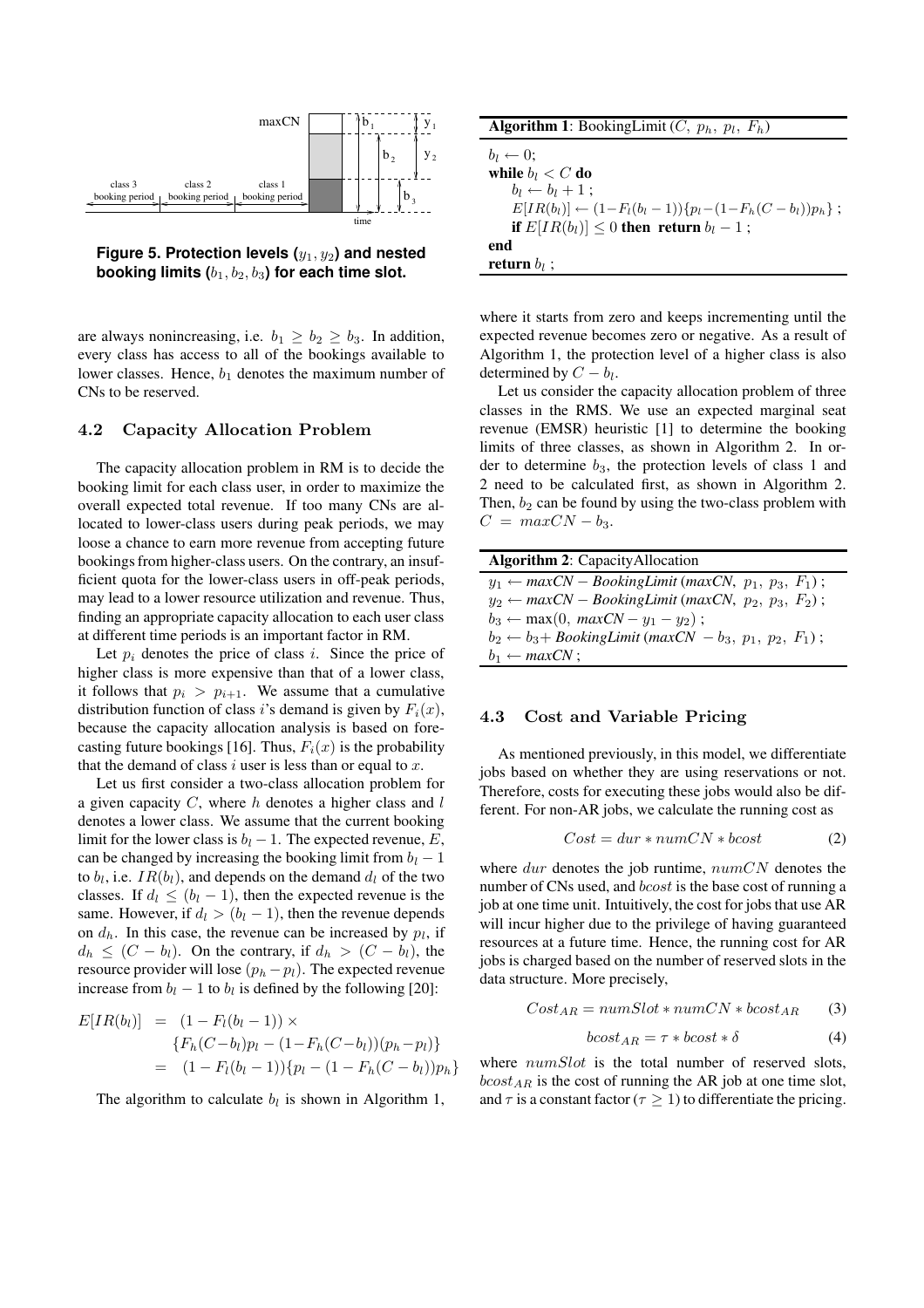| Pricing Name | Day Period | Time Period                     | $\tau_1$ | $\tau_2$ | $\tau_3$ |
|--------------|------------|---------------------------------|----------|----------|----------|
| Super Saver  | Weekdays   | $12 \text{ am} - 06 \text{ am}$ | 1.88     | 1.56     | 1.25     |
| Peak         | Weekdays   | $06 \text{ am} - 06 \text{ pm}$ | 3.38     | 2.81     | 2.25     |
| Off-Peak     | Weekdays   | $06 \text{ pm} - 12 \text{ am}$ | 2.63     | 2.19     | 1.75     |
| Super Saver  | Weekends   | $06 \text{ pm} - 06 \text{ am}$ | 1.88     | 1.56     | 1.25     |
| Off-Peak     | Weekends   | $06 \text{ am} - 06 \text{ pm}$ | 2.63     | 2.19     | 1.75     |

**Table 3. An example of variable pricing with different**  $\tau_1, \tau_2$ , and  $\tau_3$  during the week.

The above cost model is considered to be static because it does not consider the case where demand fluctuates over time in a predictable way. Hence, to increase profitability, a resource owner needs to consider variable pricing for different user segments and time period. Table 3 shows an example of setting different  $\tau$  of equation (4), according to demands or daily arrival rate from several parallel and Grid workload traces [6, 15]. Note that  $\tau_1, \tau_2$ , and  $\tau_3$  denote  $\tau$ for user class 1, 2 and 3 respectively.

### 4.4 Overbooking

Once users book a certain amount of CNs, the resource provider expects them to submit their jobs before reservations start. However, in a real-life scenario, users may cancel their jobs beforehand or by not submitting at all (*noshow*). *Overbooking* deals with these issues, and it can be effectively used to minimize the loss of revenue [16, 20]. In this paper, we present possible strategies for the overbooking problem in Grids. However, a detailed analysis will be conducted as part of future work.

- *A probability-based policy*: The amount of overbooking capacity is determined statistically based on the probability of cancellation  $(p_{cancel})$  and no-show  $(p_{noshow})$ . Hence, the FM can determine the booking capacity to be  $maxCN / (1 - p_{cancel} - p_{noshow}).$
- *A penalty-based risk analysis*: We can define various penalty policies to allow users to pay nominal fees for cancellations and/or no-shows.
- *A compensation-based risk analysis*: When the RMS accepts more bookings than the maximum capacity, the resource provider should offer compensations to the affected users for canceling their reservations. Thus, a risk analysis is required in order to increase the revenue and to minimize total compensation costs.
- *A hybrid scheme*: The total revenue can be improved by using a hybrid scheme based on the above methods.



**Figure 6. The simulated topology of EU Data-Grid TestBed 1.**

## **5 Performance Evaluation**

We carried out the performance evaluation by using simulation, because we need to conduct *repeatable* and *controlled* experiments that would otherwise be difficult to perform in real Grid testbeds. Therefore, we use GridSim toolkit [27] to create an experiment based on EU DataGrid TestBed 1 [10]. The testbed topology is shown in Figure 6. The details of simulation parameters are discussed next.

#### 5.1 Simulation Setups

Table 4 summarizes all the resource relevant information. In GridSim, a CPU rating of one node is modeled in the form of MIPS (Million Instructions Per Second) as devised by Standard Performance Evaluation Corporation (SPEC) [25]. The resource settings were obtained from the current characteristics of the real LHC testbed [14]. We took the data about these resources and scaled the number of nodes of each resource by 10. This is because simulating original computing capacities is not possible due to limited physical memory in a computer, since many resources and jobs need to be created during the simulation.

We divide the resources into four VOs based on their location, as shown in Table 4. Moreover, all of them use the same data structure with  $\delta = 5$  minutes, and has a fixed interval length of 30 days. To determine  $bcost_{AR}$ , we use  $\tau$ from Table 3 for different time period.

We model incoming job traffic at three levels: resource, VO and Grid, by using a Poisson model with different lambdas for peak ( $\lambda_{peak}$ ), off-peak ( $\lambda_{off}$ ) and super saver  $(\lambda_{saver})$  period, as depicted in Table 4 and 5. With these lambdas, we can set the peak period to be arriving more frequently than the off-peak period and so on. The lambdas for Grid and VO levels are taken from [15], where the authors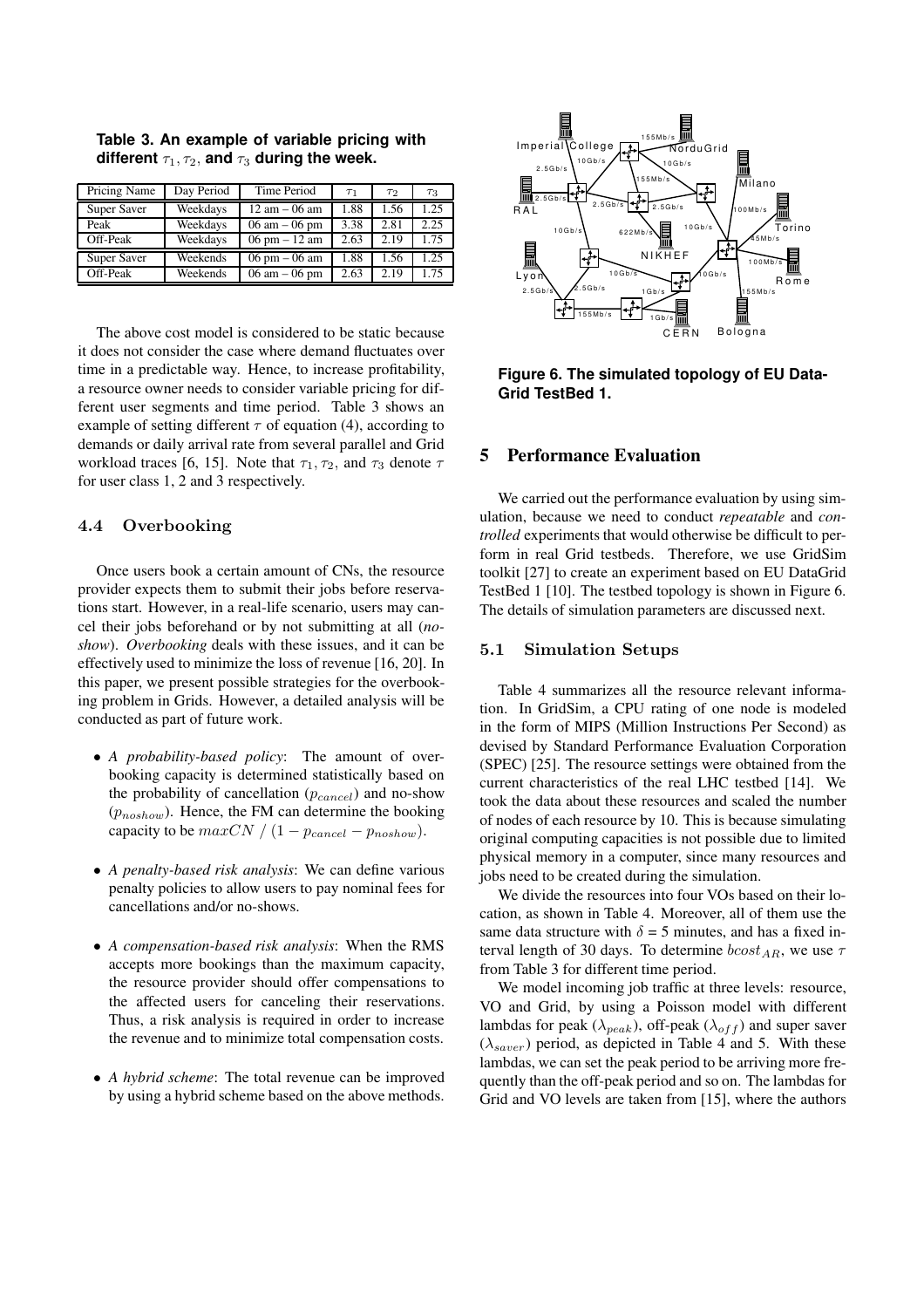| Resource Name (Location) | ID  | # Nodes        | <b>CPU</b> Rating | V <sub>O</sub> | bcost(G\$) | $\mu$ runtime | $\Lambda_{peak}$ | $\mathbf{v}$<br>$\lambda_{off}$ | $\lambda_{saver}$ |
|--------------------------|-----|----------------|-------------------|----------------|------------|---------------|------------------|---------------------------------|-------------------|
| RAL (UK)                 | R1  | 41             | 49,000            |                | 0.49       | 3 hours       | 0.01670          | 0.00835                         | 0.004175          |
| Imperial College (UK)    | R2  | 52             | 62,000            |                | 0.62       | 3 hours       | 0.01670          | 0.00835                         | 0.004175          |
| NorduGrid (Norway)       | R3  | 17             | 20,000            | ↑              | 0.20       | 3 hours       | 0.00835          | 0.004175                        | 0.0020875         |
| NIKHEF (Netherlands)     | R4  | 18             | 21,000            | 2              | 0.21       | 3 hours       | 0.00835          | 0.004175                        | 0.0020875         |
| Lyon (France)            | R5  | 12             | 14,000            | 3              | 0.14       | 3 hours       | 0.00835          | 0.004175                        | 0.0020875         |
| CERN (Switzerland)       | R6  | 59             | 70,000            | 3              | 0.70       | 3 hours       | 0.03340          | 0.00167                         | 0.000835          |
| Milano (Italy)           | R7  |                | 7.000             | 4              | 0.07       | 3 hours       | 0.00418          | 0.0020875                       | 0.00104375        |
| Torino (Italy)           | R8  | $\mathfrak{D}$ | 3.000             | 4              | 0.03       | 3 hours       | 0.00167          | 0.000835                        | 0.0004175         |
| Rome (Italy)             | R9  |                | 6.000             | 4              | 0.06       | 3 hours       | 0.00418          | 0.00209                         | 0.001045          |
| Bologna (Italy)          | R10 | 67             | 80,000            | 4              | 0.80       | 3 hours       | 0.03340          | 0.0167                          | 0.00835           |

**Table 4. Resource specifications and their jobs' inter-arrival rates (**λ**).**

### **Table 5. mean CPU rating for Grid and VO level and their jobs' inter-arrival rates (**λ**).**

| Level           | $\mu$ Rating | $\mu$ runtime | $\lambda_{peak}$ | $\lambda_{off}$ | $\lambda_{saver}$ |
|-----------------|--------------|---------------|------------------|-----------------|-------------------|
| Grid            | 56,000       | 2 hours       | 0.13812          | 0.02290         | 0.01979           |
| VO <sub>1</sub> | 56,000       | 5 hours       | 0.05087          | 0.02092         | 0.01913           |
| VO <sub>2</sub> | 20,000       | 5 hours       | 0.05954          | 0.00537         | 0.00295           |
| VO <sub>3</sub> | 60,000       | 5 hours       | 0.15901          | 0.00097         | 0.00046           |
| VO 4            | 68,000       | 5 hours       | 0.07098          | 0.00672         | 0.00257           |

used a 3-stage Markov Modulated Poisson Process (MMPP) model in their workload analysis. For job runtime, we use an exponential distribution with different mean  $(\mu)$  for each level. Since we are trying to simulate BoT applications, we set the number of reserved CNs to be 1 for all jobs.

We identify the Grid-level trace to be *Premium* users with a booking period of 2 hours and a search limit time  $(sl<sub>t1</sub>)$  of 2 hours. The search limit time is used for finding alternative time slots if resources in the initial starting time are unavailable. We choose each resource-level trace to be *Business* users with  $sl_{t2}$  of 4 hours. Finally, each VO-level trace is set to *Budget* users with  $sl_{t3}$  of 24 hours because they are more flexible. All traces have the same booking period as in the Grid-level one.

For the *Premium* users, they will choose a resource from the Grid based on the earliest job completion time, whereas for the *Budget* users, they will submit jobs to a resource within the VO based on the cheapest price. Since all resources have different CPU ratings, we scale each job duration in the trace according to the  $\mu$  rating found in Table 5. However each *Business* user is designated to submit to a particular resource, so no scaling is required. For all users, if a reservation for the current job can not be found, then we ignore this job and proceed to the next one. Overall, we simulate 15 traces in this evaluation for a period of 14 days.

The main objective of this experiment is to look at the impact of using RM in increasing the revenue of a resource. Therefore, we have two scenarios: in Scenario 1 (S1), we select  $R1$  (RAL) and  $R10$  (Bologna) to use a static pricing

**Table 6. Total revenue for each resource.**

|               | $1$ abic 0. Tulai Teveriue IUI each Tesuulce. |                        |                 |
|---------------|-----------------------------------------------|------------------------|-----------------|
| Resource      | S1 (x1000)                                    | S <sub>2</sub> (x1000) | $%$ gain / loss |
| RAL           | $\overline{GS}$ 834                           | G\$ 31,523             | 3,678.70        |
| Imperial      | G\$ 66,662                                    | G\$ 61,645             | $-7.53$         |
| NorduGrid     | G\$ 2,570                                     | G\$4,638               | 80.44           |
| <b>NIKHEF</b> | $\sqrt{G$4,928}$                              | G\$ 5,171              | 4.94            |
| Lyon          | G\$ 684                                       | G\$ 742                | 8.37            |
| <b>CERN</b>   | G\$ 101,997                                   | G\$ 103.529            | 1.50            |
| Milano        | G\$ 170                                       | G\$ 171                | 0.57            |
| Torino        | G\$ 10                                        | G\$ 13                 | 26.46           |
| Rome          | G\$ 114                                       | G\$ 119                | 4.07            |
| Bologna       | G\$ 2,051                                     | G\$ 147.279            | 7,079.71        |

**Table 7. Initial protection levels,**  $y_1$  and  $y_2$ .

| 7 H L<br>ىر د |       |                |                |                |                |       |  |  |
|---------------|-------|----------------|----------------|----------------|----------------|-------|--|--|
| Resource      |       | Peak           | Off-Peak       |                | Super Saver    |       |  |  |
| Name          | $y_1$ | $y_2$          | $y_1$          | $y_2$          | $y_1$          | $y_2$ |  |  |
| RAL           | 10    | 20             | 5              | 15             | 3              | 7     |  |  |
| Imperial      | 12    | 27             | 6              | 20             | $\overline{c}$ | 11    |  |  |
| NorduGrid     | 5     | 8              | 2              | 6              |                | 3     |  |  |
| <b>NIKHEF</b> | 5     | 8              | $\overline{c}$ | 6              |                | 3     |  |  |
| Lyon          | 3     | 6              | 2              | 4              | $\Omega$       | 3     |  |  |
| <b>CERN</b>   | 12    | 32             | 6              | 23             | 3              |       |  |  |
| Milano        |       | $\overline{c}$ | 0              | $\overline{2}$ | 0              |       |  |  |
| Torino        | 0     |                | 0              | 0              | $\Omega$       | 0     |  |  |
| Rome          |       | $\overline{c}$ | 0              | $\mathfrak{D}$ | $\Omega$       |       |  |  |
| Bologna       | 15    | 35             | 8              | 25             |                | 12    |  |  |

method with  $\tau_s = 1.9$  (without RM), and  $R2 - R9$  to adopt RM. Then in Scenario 2 (S2), all resources use RM. We compare these scenarios with the same set of parameters.

### 5.2 Experiment Results

Table 6 shows the total revenue earned by each resource in both scenarios.  $R1$  and  $R10$  make a huge profit by adopting RM in S2, instead of using a static pricing in S1. This is because R1 and R10 protect some nodes for the *Premium* and *Business* users' bookings. Moreover, these users pay a higher rate of  $\tau$  compare to  $\tau_s$  and  $\tau_3$ . However, RM also provide a limited number of available nodes with a cheaper price to the *Budget* users. According to Table 3, the average of  $\tau_3$  is 1.65 or at least 15% cheaper than  $\tau_s$ . As a result,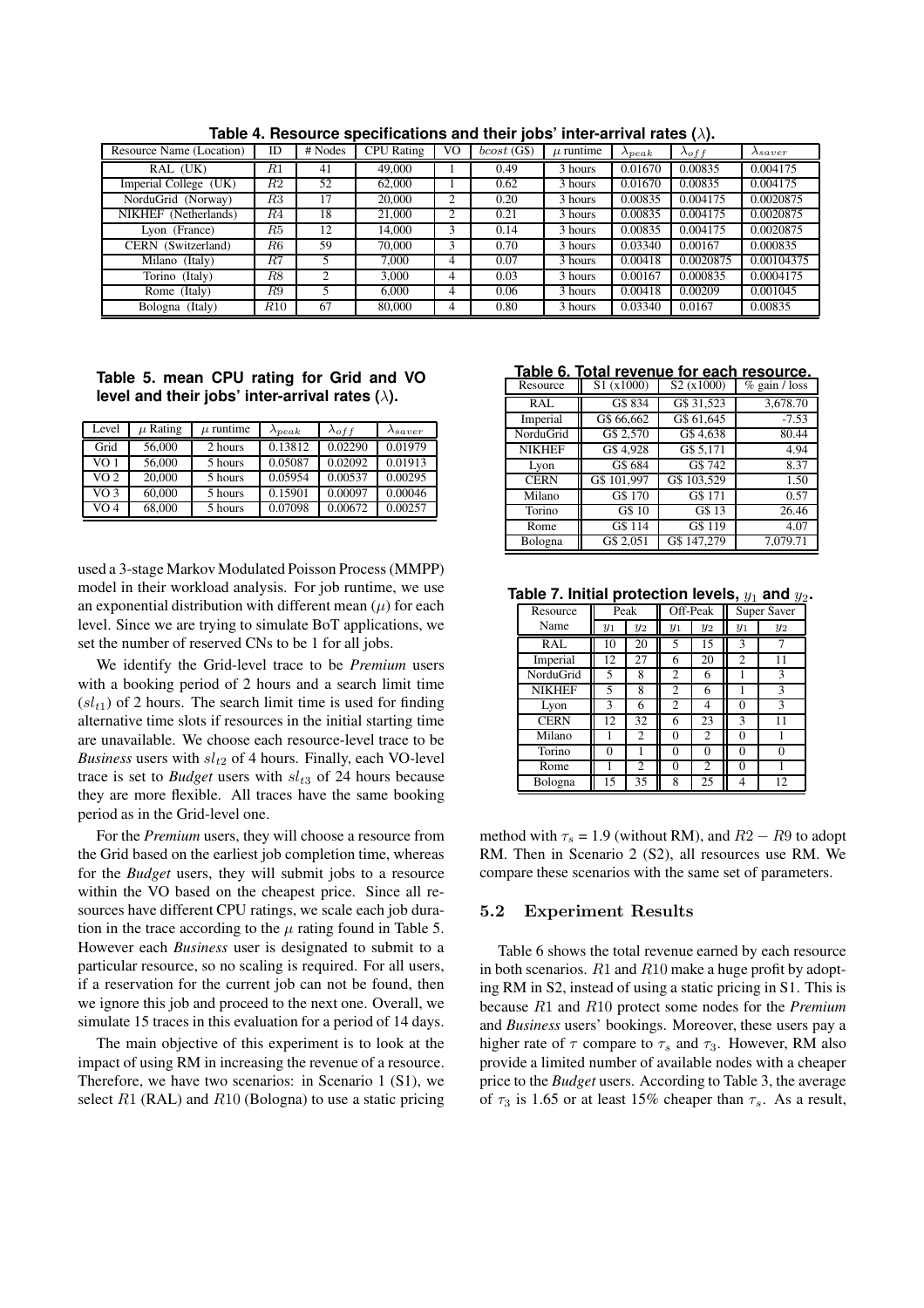

**Figure 7. Total number of bookings.**



**Figure 8. Percentage of income revenue in scenario 2 (S2 - all resources using RM).**

RM is beneficial to both time- and budget-conscious users, and resource providers.

Table 7 shows the initial protection levels,  $y_1$  and  $y_2$  for the *Premium* and *Business* users respectively for S2. Based on this table, the *Budget* users are allocated to 25%, 50% and 75% of total capacity during peak, off-peak and super saver period respectively. Since  $y_1$  and  $y_2$  will be reforecasted dynamically based on demand fluctuation, according to Algorithm 2, a resource provider is only required to give an initial estimation.

Figure 7 shows the total number of bookings made by each resource for different user classes. When R1 uses a static pricing (without RM) in S1, although *bcost* of  $R2$  is more expensive, the *Budget* users prefer to send their jobs to R2, due to a cheaper price overall in the VO, as depicted in Figure 7 (a). However, when  $R1$  adopts RM in S2, more bookings from these users are being made. The same trend can be observed for  $R10$  in  $\sqrt{0.4}$ .

Figure 7 (b) and (c) show the bookings made by the *Business* and *Premium* users respectively. Due to the fact that no protection levels are imposed on  $R1$  and  $R10$  in S1, when they want to book closer to the reservation time, no available nodes are found. As a consequence, the *Business* users have to cancel their bookings, and the *Premium* users have to use other resources in the Grid. This situation is called *dilution*, since R1 and R10 decrease the revenue they would have received from protecting additional nodes,  $y_1$  and  $y_2$ , for these users.

When  $R1$  and  $R10$  utilizing RM in S2, the number of bookings are significantly grown for all user classes, especially the *Business* and *Premium* users. As a result, R1 and R10 are experiencing a huge increase in the revenue, as shown in Table 6. However, the increased number of bookings have an effect in other resources, as depicted in Figure 7 (a) and (c). This is because the *Budget* and *Premium* users can book to any available resources within the VO and Grid respectively. Among other resources, the impact was felt by  $R2$  the hardest, with a decrease of 7.53% in the revenue as mentioned in Table 6, since  $R2$  is located on the same VO as R1.

Figure 8 shows the percentage of incoming revenue for each user class. For smaller and medium-sized resources, such as Torino (R8) and NorduGrid (R3), the *Premium* users contribute more than 60% of the total revenue. On the other hand, the *Business* users contribute more than 50% on large-sized resources, such as CERN (R6) and Bologna (R10). Hence, from this figure, both the *Business* and *Premium* users are a major source of revenue for a resource. Therefore, in a competitive demand and supply market, a resource needs to differentiate itself among others to attract these users.

# **6 Conclusion and Future Work**

Advance Reservation (AR) in a Grid system allows users to gain *simultaneous* and *concurrent access* to adequate resources for running their applications or jobs. Common resources that can be reserved are compute nodes and network bandwidth. In this paper, we present a novel approach of using Revenue Management (RM) to determine pricing of reservations in a Grid system.

The main objective of RM is to maximize profits by providing the right price for every product to different customers, and to periodically update the prices in response to